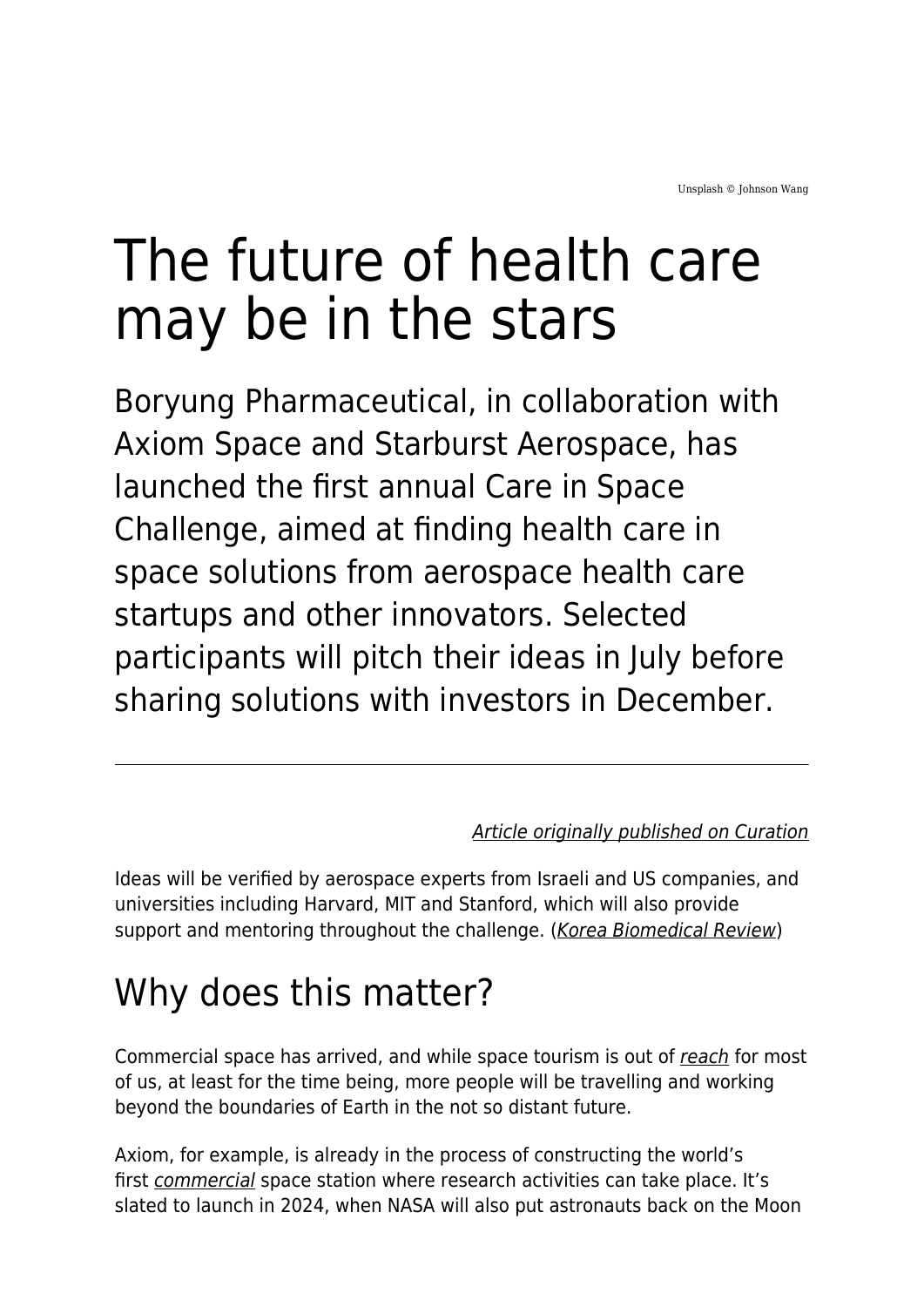as part of its *[Artemis programme](https://blogs.nasa.gov/artemis/2020/10/28/lunar-living-nasas-artemis-base-camp-concept/)*. The agency aims establish a base camp there to inform its eventual mission to Mars. It's also planning one or more private space stations to replace the International Space Station (ISS) when it's decommissioned in 2030.

### Health issues

There's some well-known [implications](https://edition.cnn.com/2020/11/25/health/biology-of-spaceflight-studies-wellness-scn-trnd/index.html) for astronauts working in microgravity, such as radiation exposure, bone and muscle loss, kidney stones, heart and liver problems, immune system dysfunction and [mental health](https://www.openaccessgovernment.org/mental-health-strategies/108926/) problems. Another emerging issue is that microgravity can cause bacteria to become *[more](https://theconversation.com/as-if-space-wasnt-dangerous-enough-bacteria-become-more-deadly-in-microgravity-141053)* resistant to antibiotics, increasing their lethality. Such conditions also promote bacterial biofilm formation, which aside from health implications, can cause equipment to malfunction.

Longer and deeper space missions will require innovative health care solutions ranging from diagnostics and even surgery. While this is essential for space travellers, how will it help solve the problems of the majority of us left looking up at the stars?

#### Benefits

The truth is that space activities have [already](https://www.asc-csa.gc.ca/eng/about/everyday-benefits-of-space-exploration/improving-health-care.asp) advanced health care in ways we may not have thought of. With some of the impacts of microgravity reflecting conditions linked to ageing or sedentary lifestyles, research with astronauts has helped inform scientists about Type 2 diabetes, cardiovascular issues, balance problems and osteoarthritis.

Robotics used on the ISS have helped advance neurosurgery and the detection and treatment of breast cancer. Heart pumps to keep patients needing a transplant alive while they wait for a donor became possible thanks to knowledge about rocket engines. A life-saving treatment to stop bleeding after childbirth is based on antigravity suits worn by astronauts worn when they return to earth. Technologies such as smart vests that remotely track astronauts' health metrics and tools that quickly analyse blood, saliva and urine samples could help improve patient care, especially in remote areas.

## Drug development

The pharmaceutical and biotech industries are also [interested](https://www.the-scientist.com/bio-business/pharma-looks-to-outer-space-to-boost-drug-rd--68183) in understanding if microgravity can help them to improve or develop drugs with the likes of Sanofi, Merck, Eli Lilly and AstraZeneca, alongside smaller players, having sent experiments to the ISS.